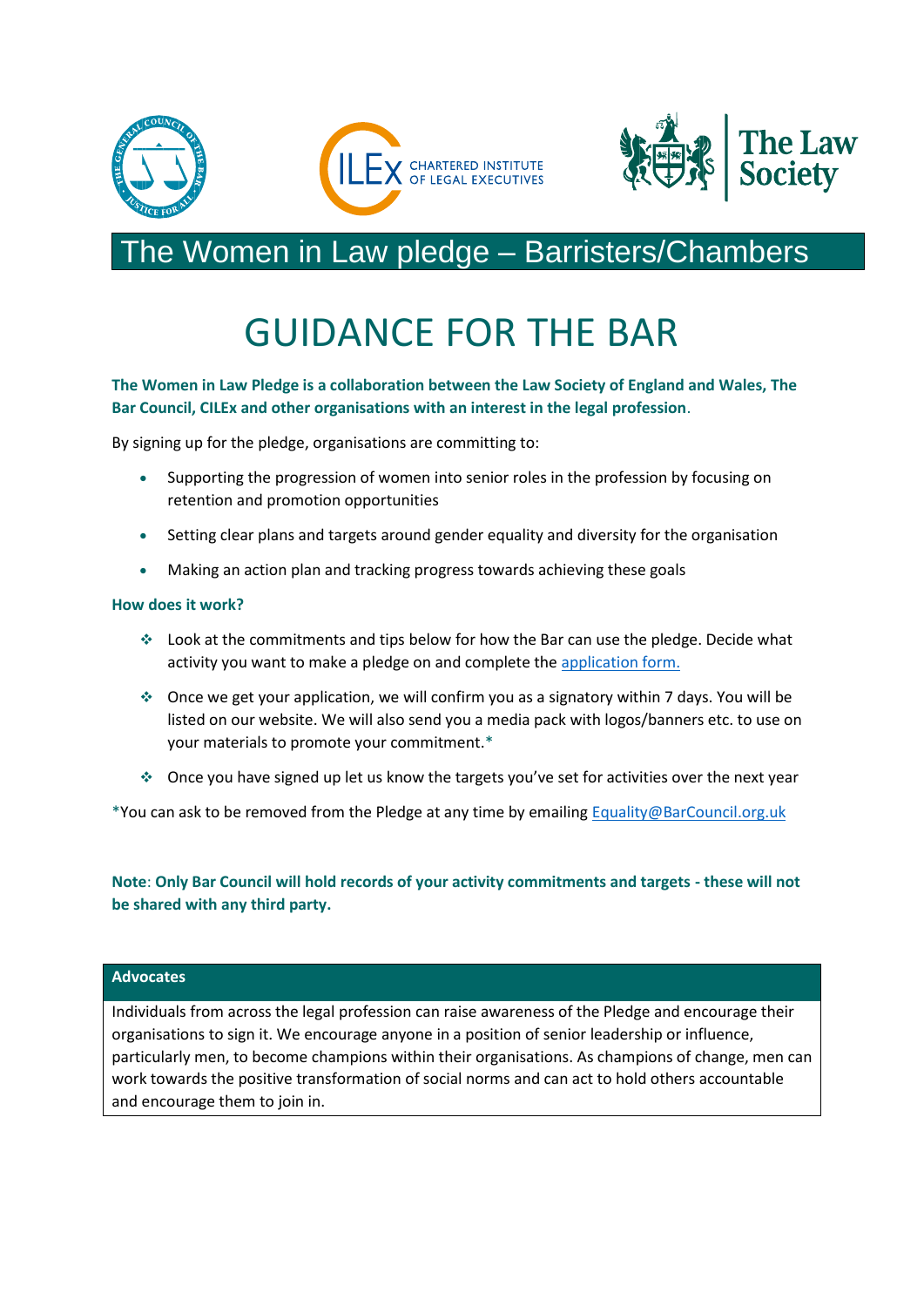# THE PLEDGE

**My organisation pledges to promote gender equality by:**

#### **1. Having one named member of our senior leadership team/management committee who is accountable for gender diversity and inclusion**

This could be your Head of Chambers, a member of your management or Equality & Diversity Committee, EDO etc. Ideally this person should be a senior member of chambers - of any gender – with influence and a passion for equality who is able to hold chambers leadership to account for progress against the action plan. You could have more than one person if you wish.

#### **2. Setting specific gender targets at leadership level and at other levels as appropriate**

The type of 'targets' you put in place will very much depend on the current situation in chambers and where you want to focus your activity.

The commitments are not prescriptive of any specific activity - as long as the outcome is positive for gender equality and women. A 'target' could include for example:

- Ensuring there is at least one woman on the management committee (if there isn't one already!) or increasing the number of women on key chambers' committees (target = increase number of women on key committees)
- Increasing opportunities for junior women to be lead on stretching or high-profile cases (target = increase number of women being lead on important cases)
- Putting in place a programme which actively supports silk or judicial applications/preparation (target = number of women in silk in chambers)
- Supporting women in chambers in taking on additional 'career building'/high profile roles (target = speaking opportunities generated)

#### **3. Considering the differential outcomes for different groups of women at all levels of the organisation e.g. their background, identity or range of experiences**

It is important to recognise that women of colour, with disabilities or other protected characteristics may face additional disadvantage. The Pledge encourages chambers to include this in their thinking and take action to address any disadvantages.

If appropriate, when you are reviewing work allocation, receipts, recruitment applications etc. consider comparing the experience/outcomes of, for example, women with a disability; BAME women etc. as part of your reviewing process.

Consider outcomes for staff too.

If you can establish any meaningful differences, try and understand why - and consider if chambers needs to take any action.

#### **4. Developing an action plan to achieve gender equality in our senior management and leadership teams**

Build on the Action Plan you are already required to create to comply with BSB E&D Rules.